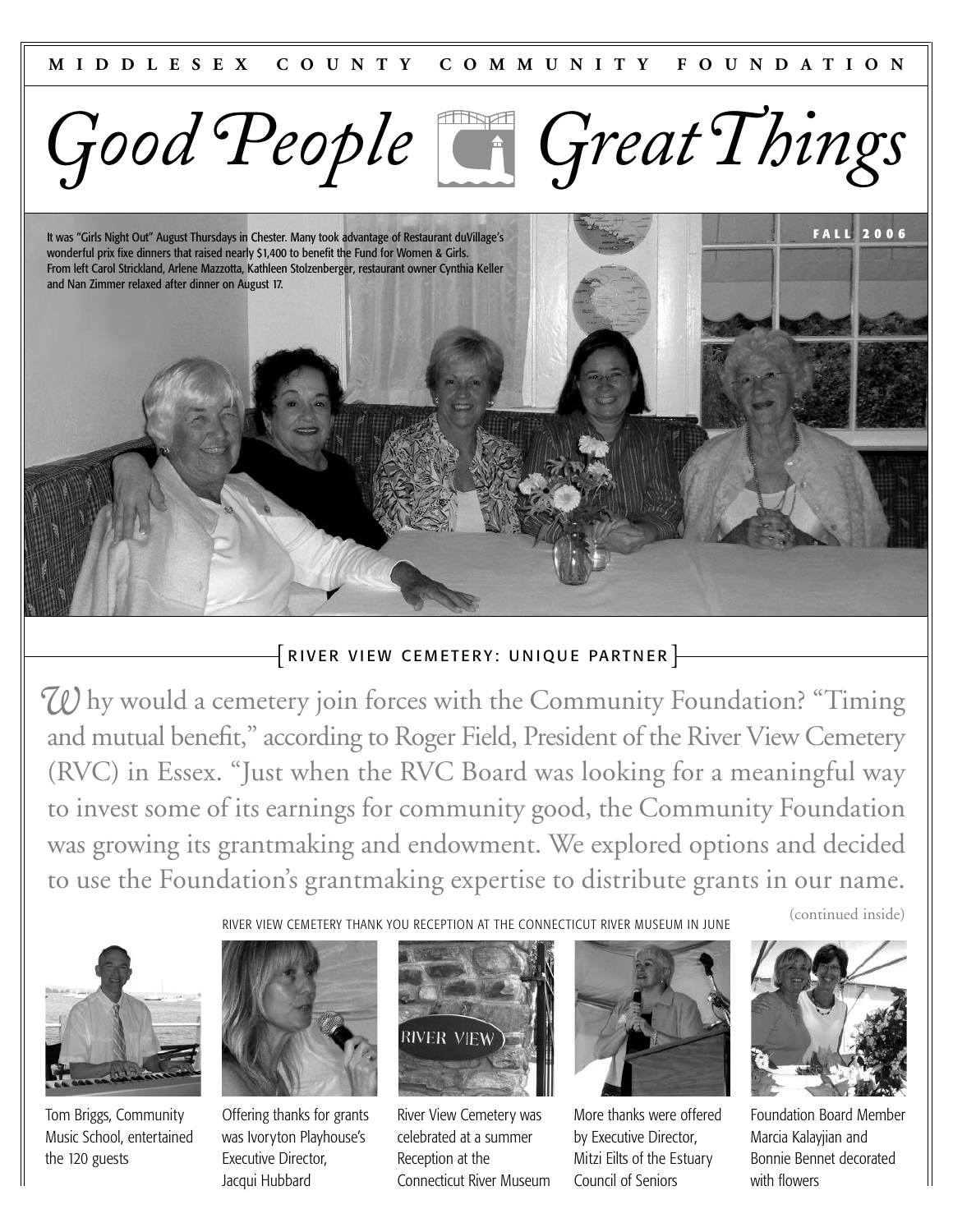*To date we have awarded grants benefiting residents of Clinton to Chester…all with RVC funds.* 

## $\bar{+}$  RIVER VIEW CEMETERY, CONTINUED FROM FRONT  $\bar{+}$

We started with a small amount that has grown over the years. We are most grateful to the many grantees that are doing great things with our support. We couldn't be happier with their work and the results of partnering with MCCF."

RVC has provided \$144,500 since 2000 to aid organizations serving Essex and the Lower Valley area. "These funds have increased our grantmaking impact while we are growing our endowment," said Robert Kirkpatrick, Grants Committee Chair. "To date we have awarded 54 grants benefiting

residents of Clinton to Chester; toddlers to seniors, from arts and environment to people in need through soup kitchen and education programs…all with RVC funds. We are very grateful to this partnership that is helping improve our communities through the Community Foundation."

RVC also established an endowed unrestricted fund that has provided four additional grants totaling \$5,300. To recognize their many contributions and show appreciation to the board and members of RVC, the Community

Foundation held a Thank You Celebration at the Connecticut River Museum, one of the recipients of several grants from RVC funds. An anonymous sponsor made possible the grand evening enjoyed by grant recipients, Foundation friends and RVC members.

The Community Foundation has three other consistent grantmaking partners; the Connecticut Humanities Council, Citizens Bank and the Ann T. D'Addario Family Foundation. The four partners have provided \$260,000 for grantmaking.



John S. Biddiscombe of Durham



William C. Chatman of Essex



Deborah L. Moore of Killingworth

#### BOARD ENHANCED WITH NEW MEMBERS

 $\mathcal{N}_{\mathrm{ew}}$  ideas, perspectives and contacts are important ingredients in growing our Community Foundation. We welcome three newly elected members to our Board of Directors.

JOHN S. BIDDISCOMBE has been the Director of Athletics, Chair of Physical Education and Adjunct Professor at Wesleyan University since 1987. He has been active in regional and national professional organizations. He has held many volunteer positions with Middlesex United Way and is winner of their Community Service Award.

WILLIAM C. CHATMAN has retired to Essex from a career working for Foster Wheeler Ltd., the British affiliate of an American-based company, for which he worked years in many countries. He wasted no time in getting involved in local activities by serving on the boards of the Essex Historical Society and Connecticut River Museum and, most recently, chair of the Essex Library Expansion Capital Campaign.

DEBORAH L. MOORE of Killingworth is first Executive Director of the Wadsworth Mansion at Long Hill Estate in Middletown, and has been responsible for its development and its growing success. She serves as Chair of the Central Regional Tourism District, chair of the Special Places for Special Events and is a board member of the Valley Railroad Company.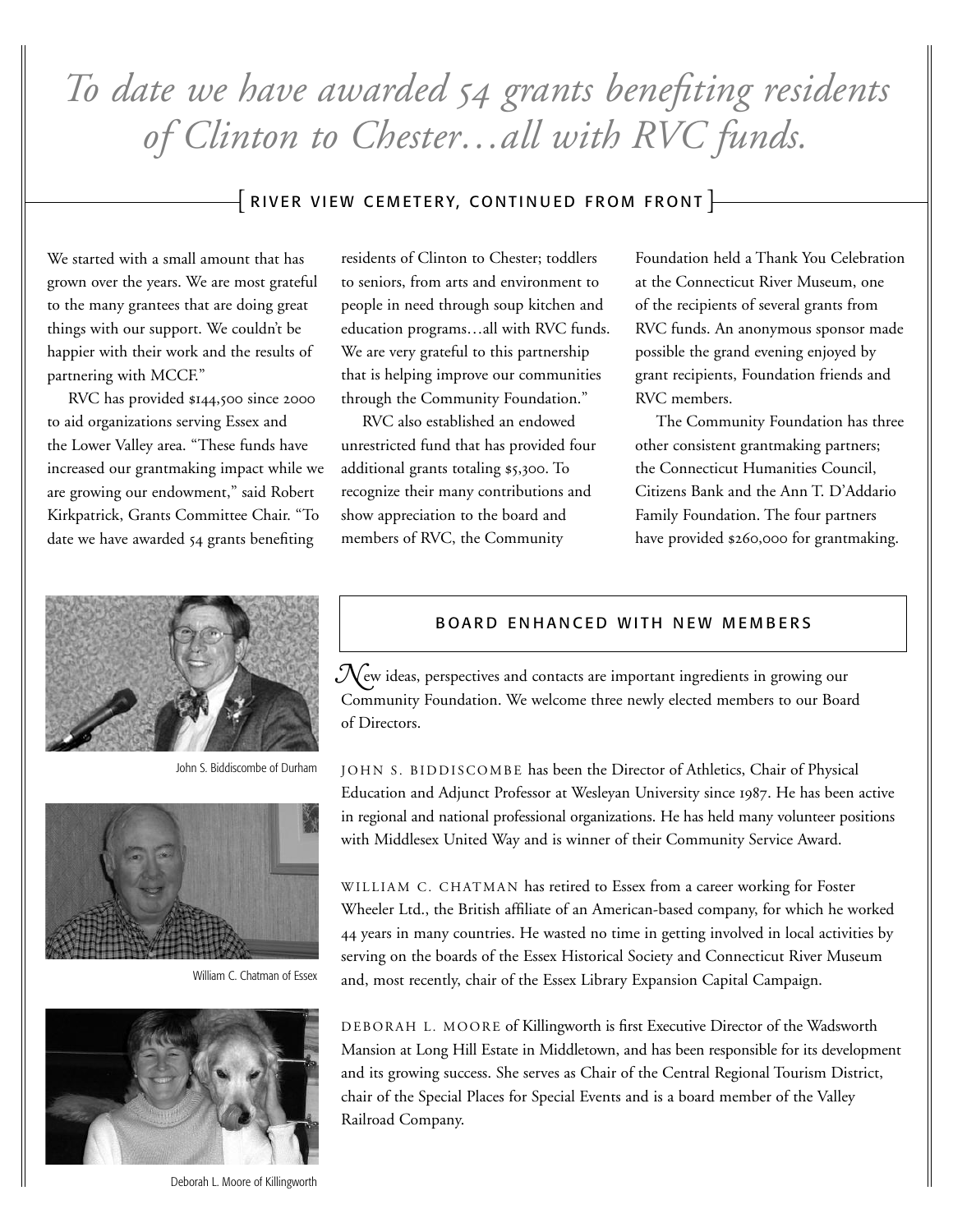

### NEW LAW BENEFITS IRA HOLDERS

*In 2006 and 2007, people age 70 1/2 and older can transfer IRA assets each year to public charities, including Middlesex County Community Foundation, without triggering federal and state income taxes today or estate taxes in the future. If married, each spouse is eligible for the tax-free IRA transfer.*

Having more retirement money than you need is a great problem to have, and one that's now easier to solve. Here are three options at the Community Foundation.

 $\begin{bmatrix} 1 \end{bmatrix}$ 

MIDDLESEX ENHANCEMENT FUND *Meeting ever-changing community needs.* IRA transfers to this Fund address a broad range of current and future needs. The Community Foundation evaluates all aspects of community well-being—arts, education, environment, health and human services—and awards grants to select projects and programs.

 $\begin{array}{|c|c|c|c|c|}\hline \quad & 2 & \\\hline \end{array}$ 

FIELD OF INTEREST FUND *Connecting personal values to high-impact opportunities.* IRA transfers to Field of Interest Funds allow donors to target gifts to causes important to them: arts, environment, heritage enhancement, positive youth development, and more. The Foundation awards grants to community organizations and programs addressing the donor's specific interest area on a competitive basis.

DESIGNATED FUND

*Helping local organizations sustain and grow.* IRA transfers to establish Designated Funds allow donors to support the good work of a specific non-profit organization—a local agency, library, or any qualifying non-profit.

 $\left[ \begin{array}{ccc} 3 & \end{array} \right]$ 

Contact your tax advisor or financial planner and then give us a call to discuss how you can make a positive difference today and tomorrow.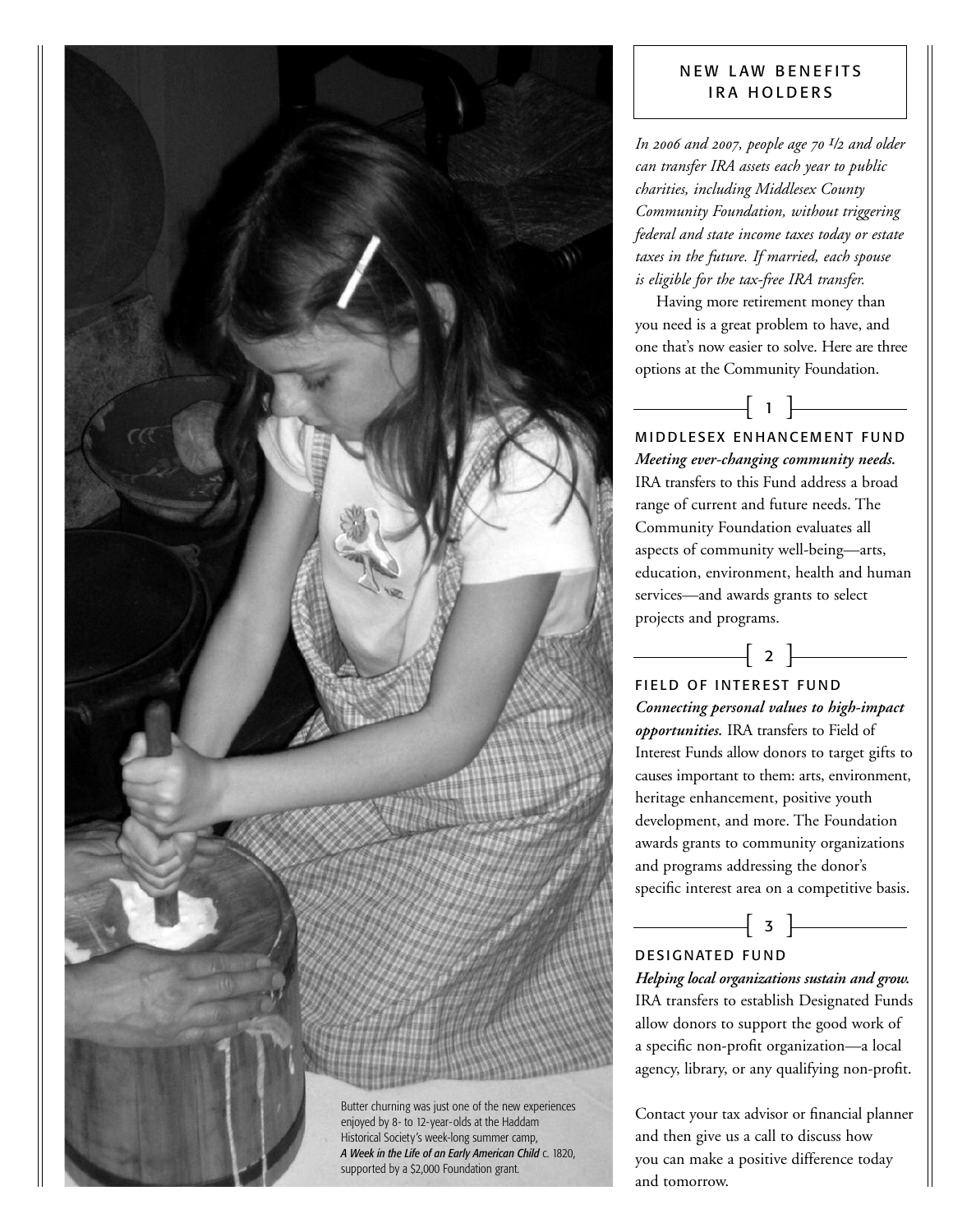#### TWO OF THE GREATEST MAKE GREAT THINGS HAPPEN

 $\sim$   $\mathcal M$ any would call it more than a coincidence that when Bob Herbst and Joe Lombardo met for the first time earlier this year, they agreed to a plan to provide immediate benefit for the Foundation.

The two men, who discovered they share a birthday, also found they shared a passion for supporting worthwhile causes. Herbst, an Essex resident and board member of the River View Cemetery, learned about the Community Foundation and its mission when the two organizations began working on joint projects in 2000. Lombardo, a Middlefield resident, is a Founding Director of the Foundation, where he served eight years on the board and established two endowed funds.

After they met, they launched the President's Society to provide "operating support until such time as its capital base can fully support its modest administrative costs."

The two men invited a select group of county residents and business people to contribute \$1,000 or more. For every two dollars raised by these gifts, The Clark Group, Middlesex Mutual Assurance Company and Whelen Engineering will contribute an additional dollar.

The President's Society now has 38 members. Others are welcome to join. A sponsored thank you luncheon at Restaurant duVillage is being planned for all members.

Patti Anne Vassia, president of the Foundation, called Lombardo and Herbst "two of the greatest from the greatest generation. They make great things happen."



Bob Herbst and Joe Lombardo shared their enthusiasm for the new President's Society at the River View Cemetery Reception.

#### FOND, YET SAD, FAREWELL



#### A GIFT THAT GIVES IN MANY WAYS

Few people would turn down a chance to earn up to 8 percent annual interest for the rest of their lives. Even fewer would decline if they knew they could help a favorite charity at the same time.

Foundation Board member David Preston of Old Lyme, who chairs the Development Committee, saw a magnificent opportunity and took the initiative to create the Foundation's first Charitable Gift Annuity earlier this year.

"I believe in the leadership that the Foundation offers," Preston said. "And Barbara and I wanted to contribute to its capital base and at the same time preserve some income for ourselves."

A CGA is a contract that allows a donor to make a gift of money, appreciated stock, or other assets to the Foundation and receive income at a fixed rate for life. The older the donor, the greater the rate of return. At the death of the donor or the person designated to receive the income, the Foundation will receive the remainder

of the gift to distribute according to the donor's wishes. This could be unrestricted, or designated to a field of interest, town or specific charity.

Other benefits to the donor also include:

- Federal income tax deduction
- Potential reduction in probate fees and estate taxes
- Support for charities

Anyone interested in learning more can contact the Foundation or ask a financial planner.

| SAMPLE PAYMENT RATES |  |              |  |  |  |
|----------------------|--|--------------|--|--|--|
| Your Age             |  | Payment Rate |  |  |  |
| 60                   |  | $5.7\%$      |  |  |  |
| 65                   |  | $6.0\%$      |  |  |  |
| 70                   |  | $6.6\%$      |  |  |  |
| 75                   |  | $7.1\%$      |  |  |  |
| 80                   |  | $8.0\%$      |  |  |  |
| 85                   |  | $9.5\%$      |  |  |  |
| 90                   |  | II.3%        |  |  |  |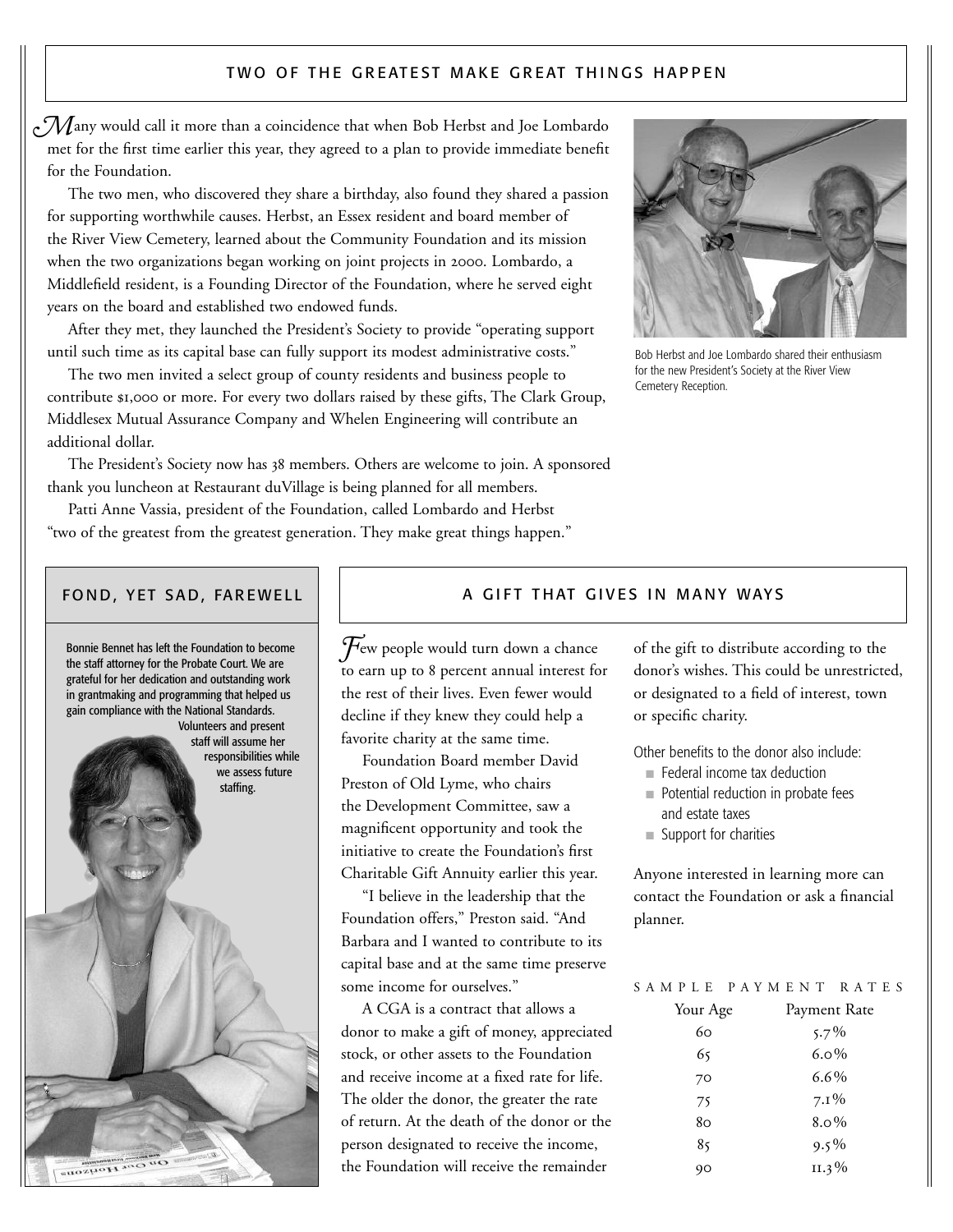*Good People GreatThings*

**FALL 2006**

*Dear Friend of the Community Foundation,*

*Just nine years ago the Middlesex County Community Foundation began a new accountable way to meet the changing needs of our community's non-profits, and a better way for individuals to donate to the well being of our community.*

*By the end of this year, we will have distributed more than \$807,000 to more than 125 local non-profit organizations. Joining with others and benefiting from the wise investment of our more than \$2.7 million endowment, we award grants to improve the arts, education, environment, heritage treasures and health and human services. Our grants are making a positive difference across the county. Our future is bright with known planned gifts that one day will bring us another \$6.5 million.*

*We have made great progress in a short amount of time, but we are still small. Until we have a much larger endowment, we must rely on yearly support to defray most of our annual administration costs. Understanding this need, this year 38 individuals and businesses have joined our new President's Society and have given or pledged \$1,000 or more for operations. We are enormously grateful for their leadership, but we will still need more help while we grow.*

*Fortunately, The Clark Group, Middlesex Mutual Assurance and Whelen Engineering have agreed to help us by matching \$1 for every \$2 given or pledged for operations. Your year-end gift can help us secure the much needed match.* 

*Please do what you can to help by using the enclosed reply envelope. We appreciate your consideration and wish you a most happy holiday season.*

 $2CQ_{\alpha}P$ 

HERBERT T. CLARK III DAVID PRESTON

BOARD CHAIR **DEVELOPMENT COMMITTEE CHAIR**